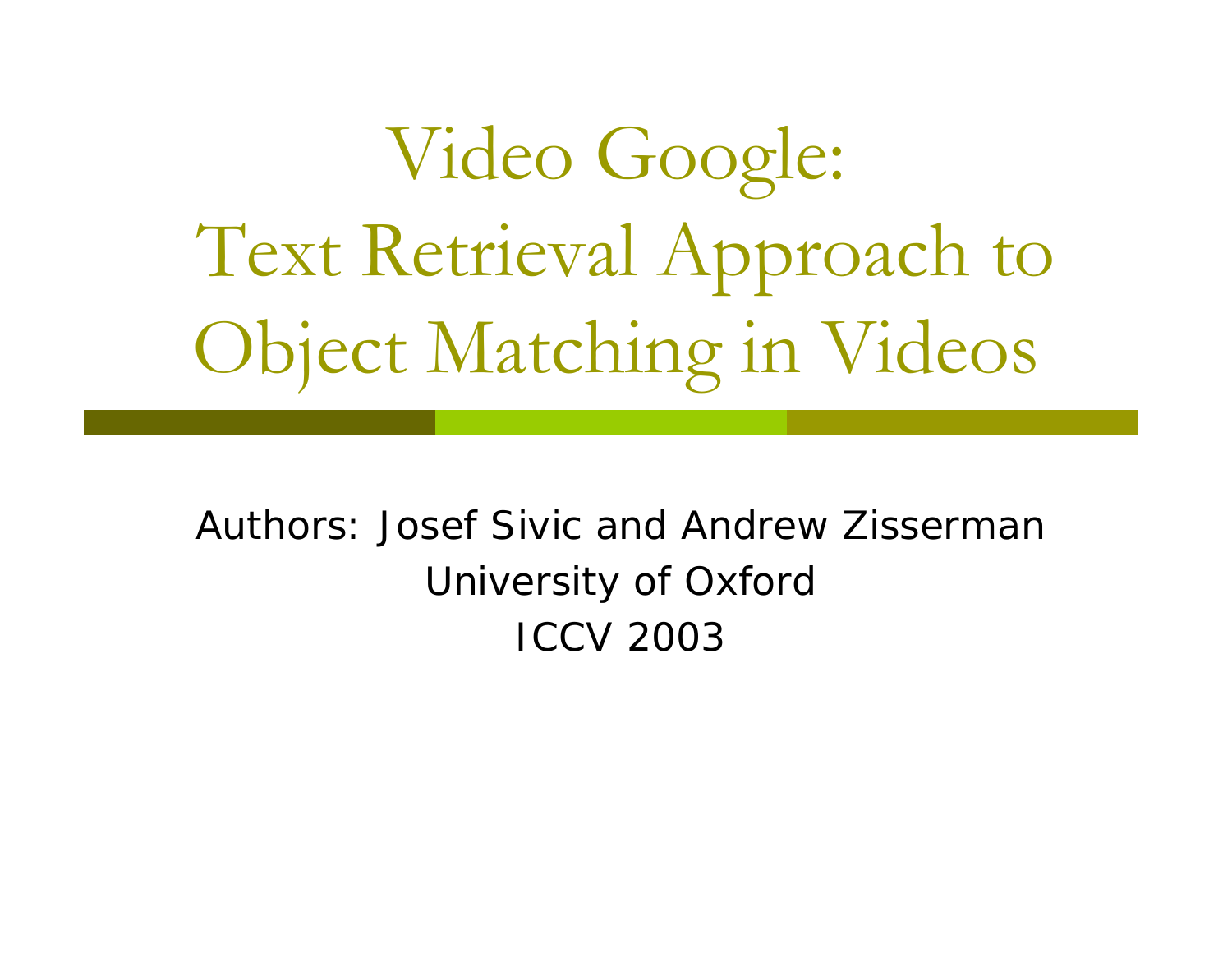### Motivation

- **n** Retrieve key frames and shots of video containing particular object with ease, speed and accuracy with which Google retrieves web pages containing particular words
- **O** Investigate whether text retrieval approach is applicable to object recognition
- Visual analogy of word: vector quantizing descriptor vectors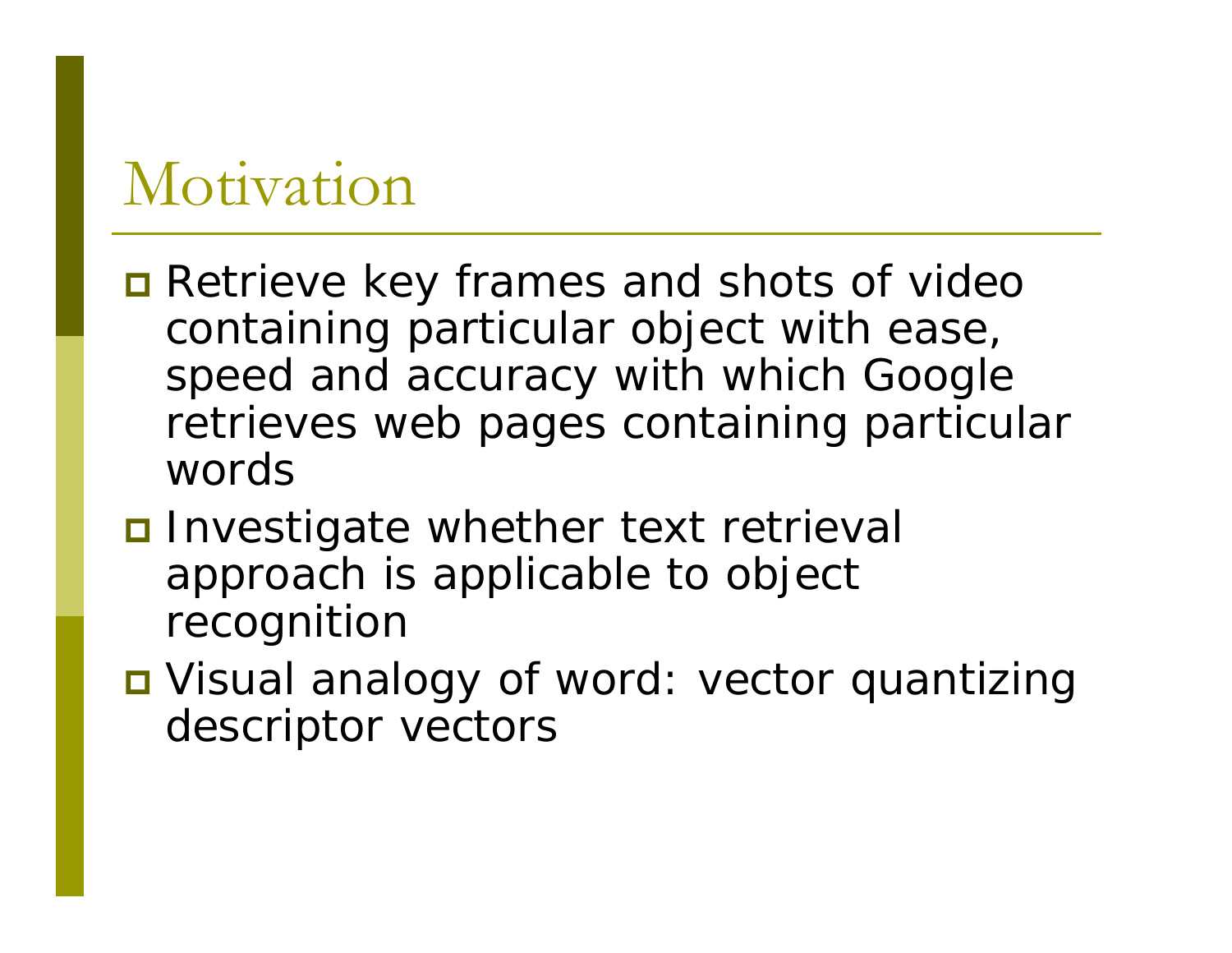### Benefits

- **D** Matches are pre-computed so at run time frames and shots containing particular object can be retrieved with no delay
- Any object (or conjunction of objects) occurring in a video can be retrieved even though there was no explicit interest in the object when the descriptors were built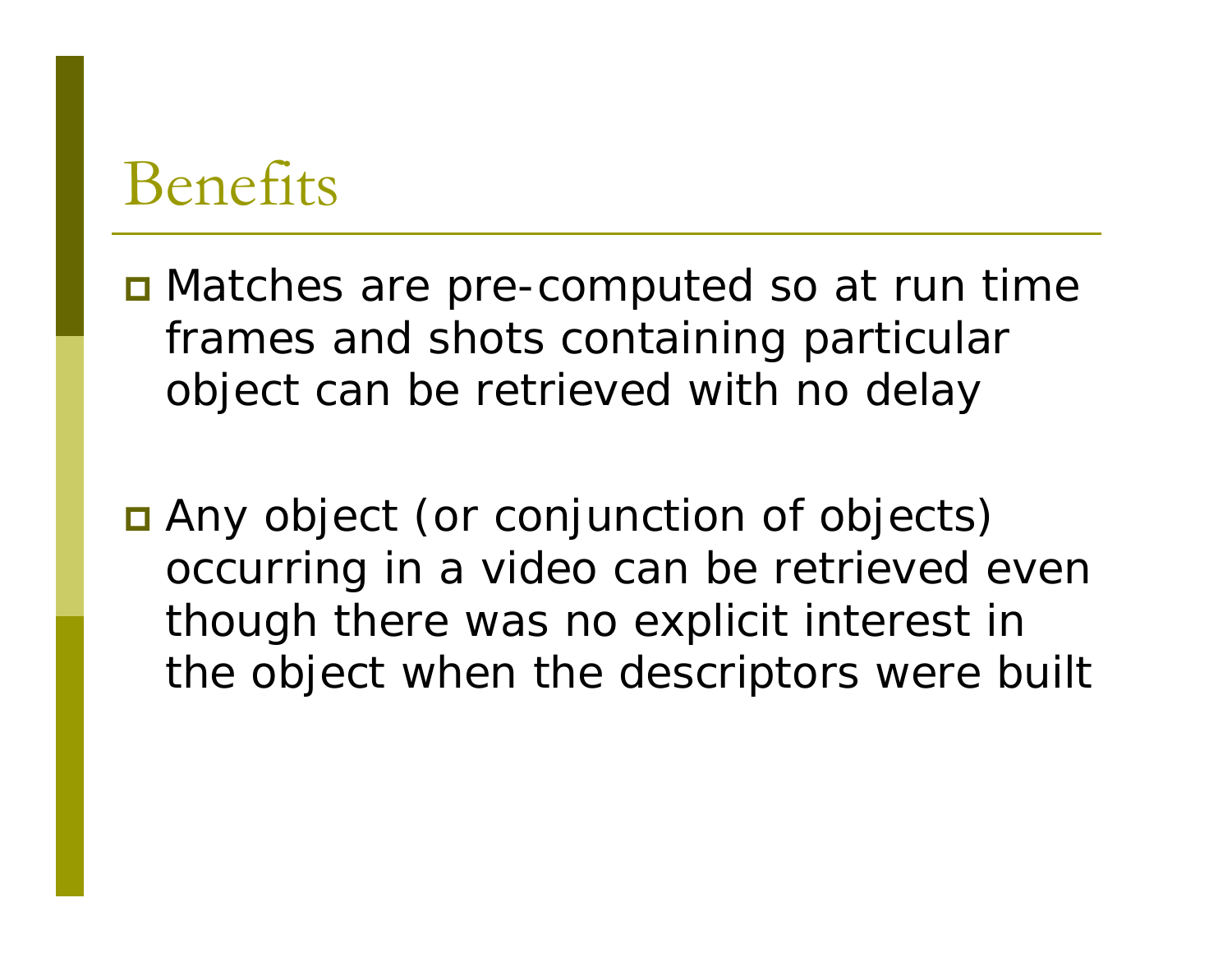# Text Retrieval Approach

- **O** Documents are parsed into words
- **O** Words represented by stems
- Stop list to reject common words
- **Remaining words assigned unique** identifier
- **ODECOMENT REPRESENTED BY VECTOR OF** weighted frequency of words
- **D** Vectors organized in inverted files
- **□** Retrieval returns documents with closest (angle) vector to query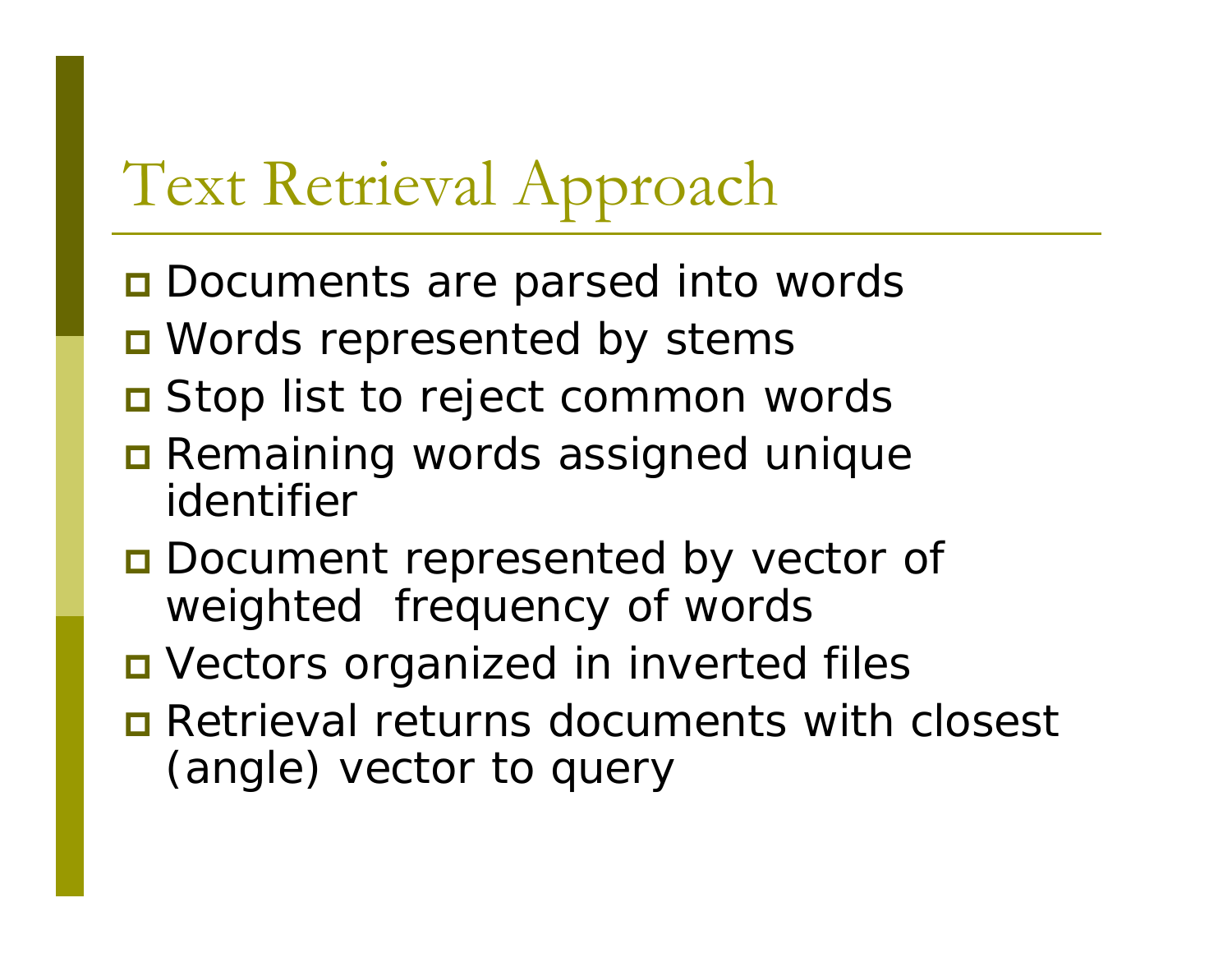### Viewpoint invariant description

- **O** Two types of viewpoint covariant regions computed for each frame
	- Shape Adapted (SA) Mikolajczyk & Schmid
	- **Maximally Stable (MS) Matas et al.**
- **D** Detect different image areas
- **Provide complimentary representations of** frame
- **O** Computed at twice originally detected region size to be more discriminating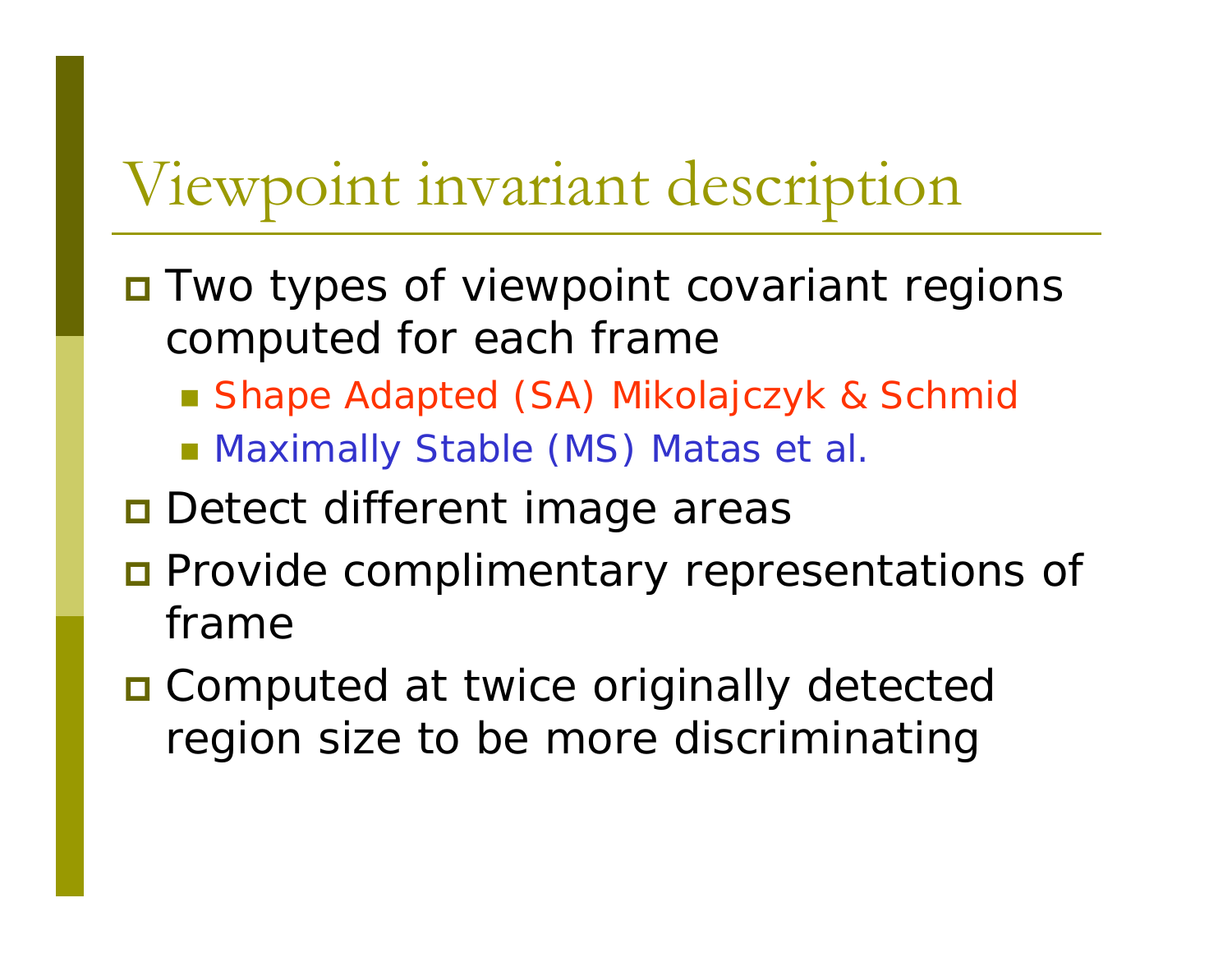# Shape Adapted Regions: the Harris-Affine Operator

- $\Box$ Elliptical shape adaptation about interest point
- $\Box$  Iteratively determine ellipse center, scale and shape
- Scale determined by local extremum (across scale) of Laplacian
- Shape determined by maximizing intensity gradient isotropy over elliptical region
- Centered on corner-like features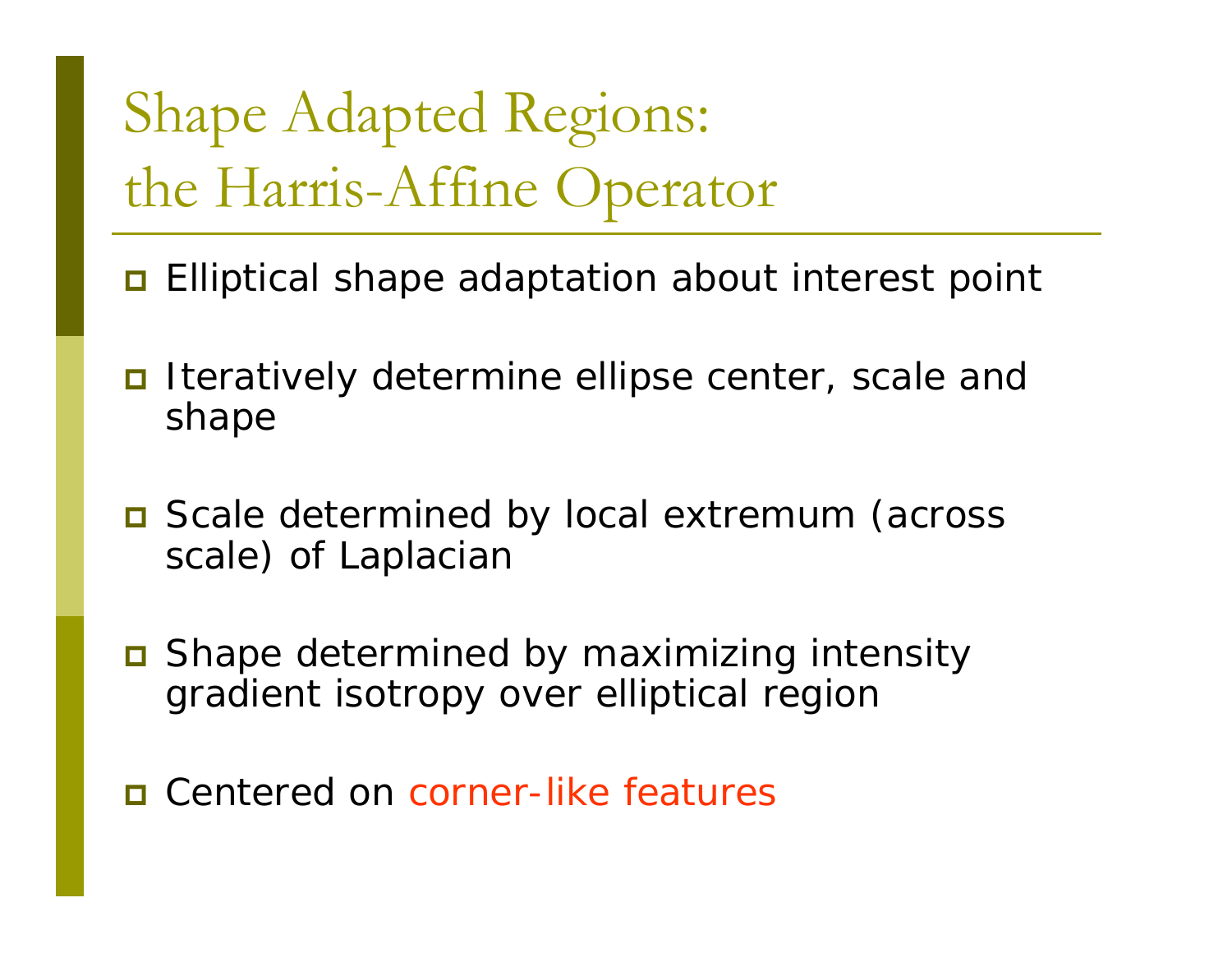# Examples of Harris-Affine Operator

140 K. Mikolajczyk and C. Schmid



Fig. 6. (a) Example of a 3D scene observed from significantly different viewpoints. There are 14 inliers to a robustly estimated fundamental matrix, all of them correct. (b) An image pairs for which our method fails. There exist, however, corresponding points which we have selected manually.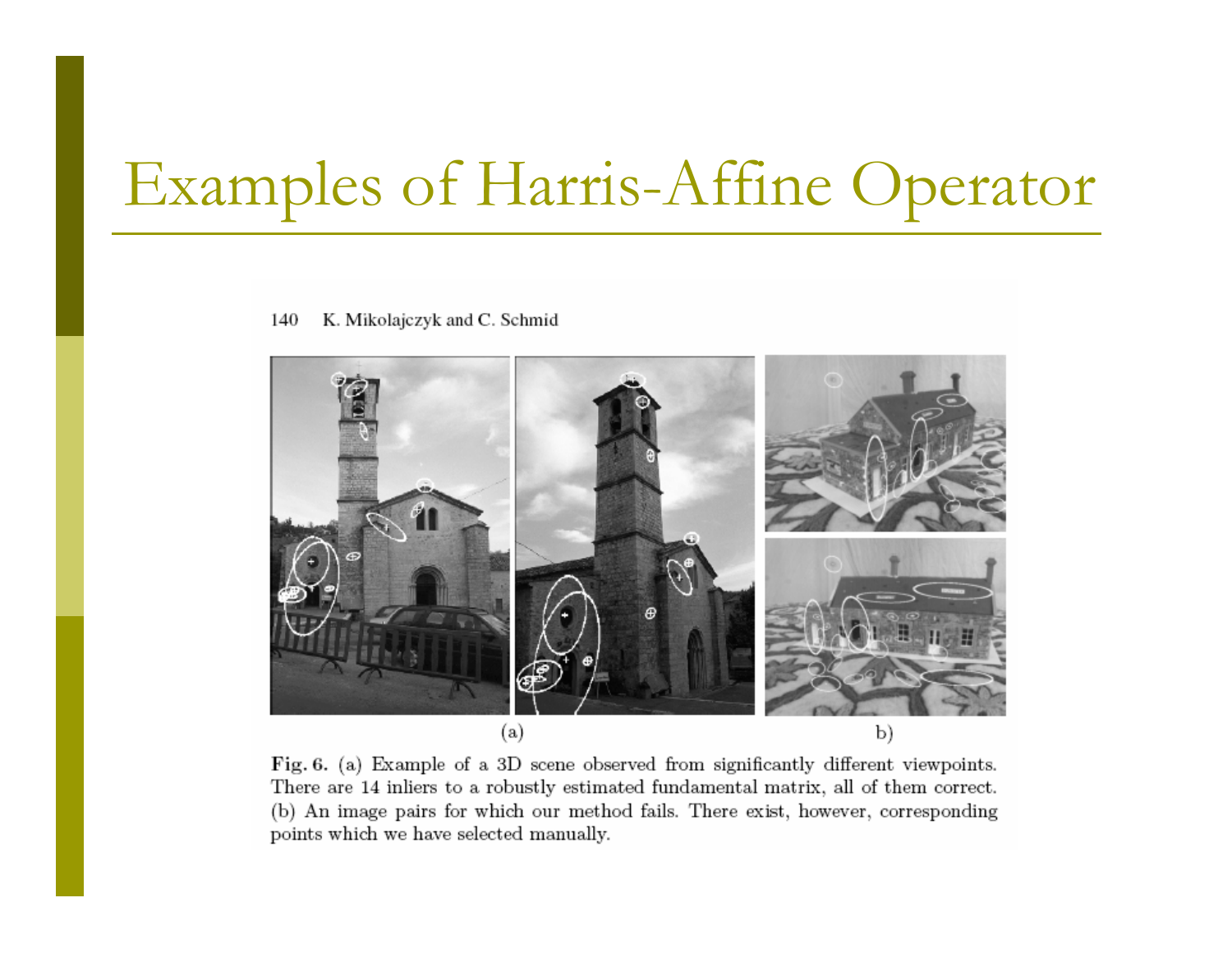## Maximally Stable Regions

### **O** Use intensity watershed image segmentation

**□** Select areas that are approximately stationary as intensity threshold is varied

■ Correspond to blobs of high contrast with respect to surroundings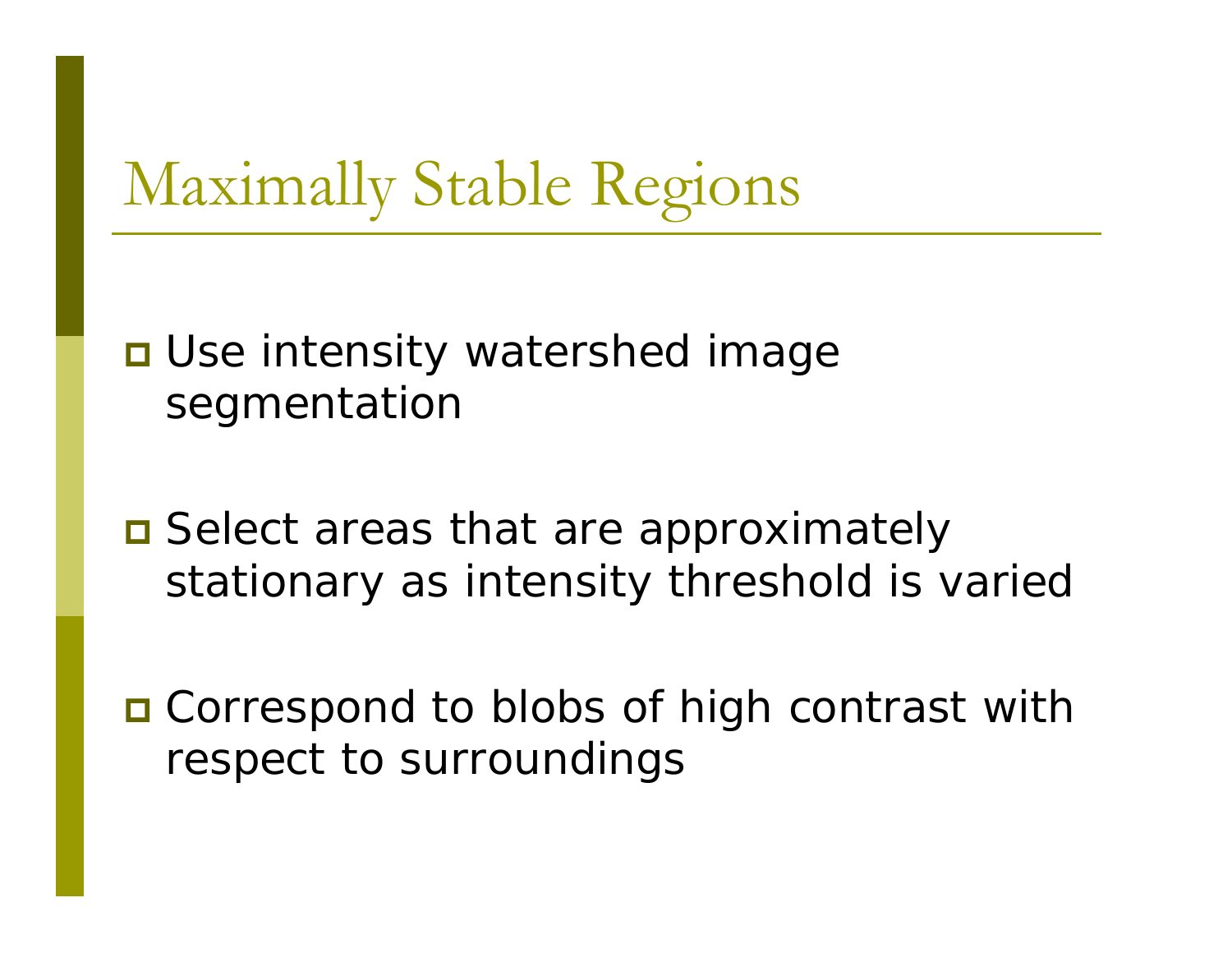### Examples of Maximally Stable Regions

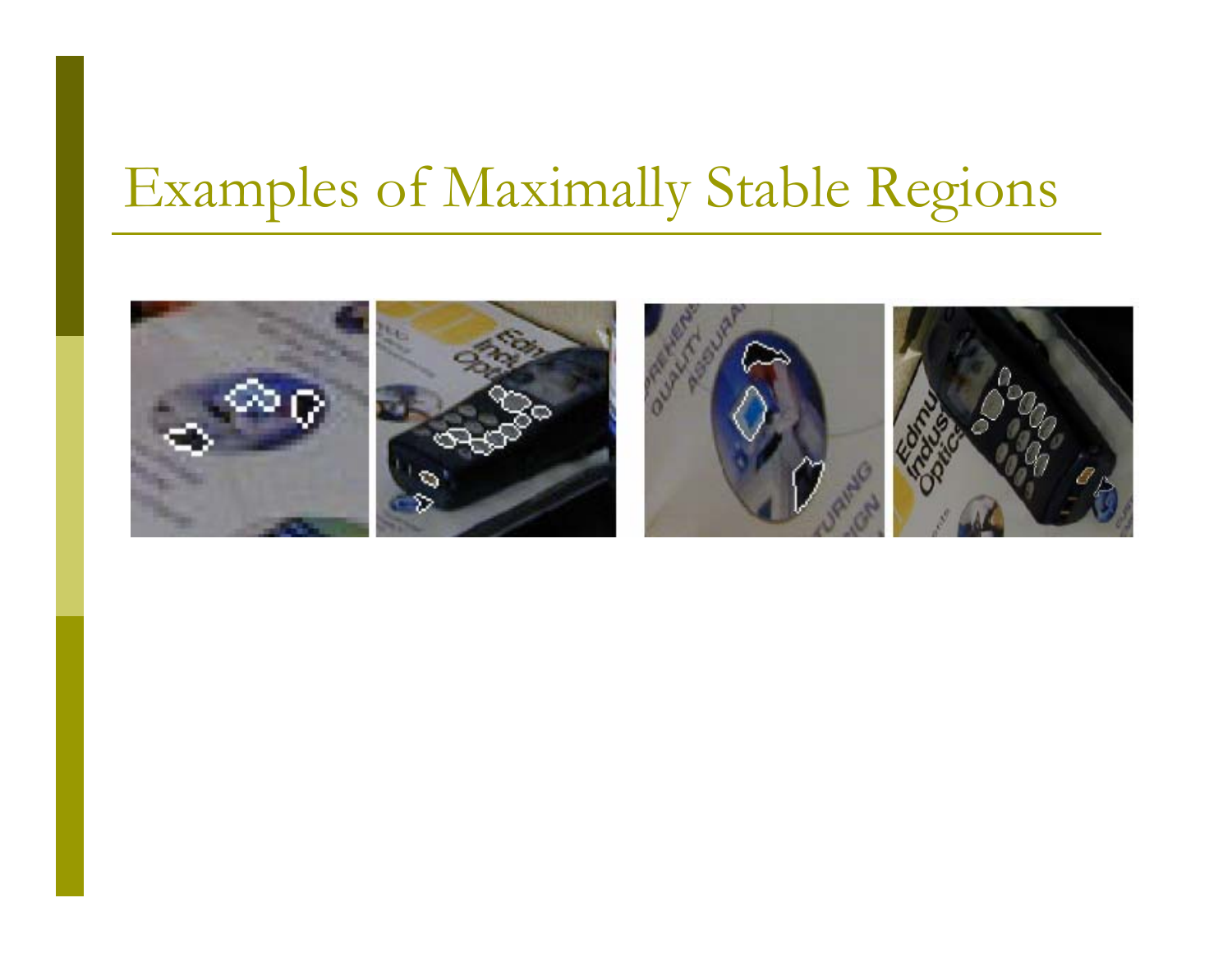### Feature Descriptor

**Each elliptical affine invariant region represented** by 128 dimensional vector using SIFT descriptor

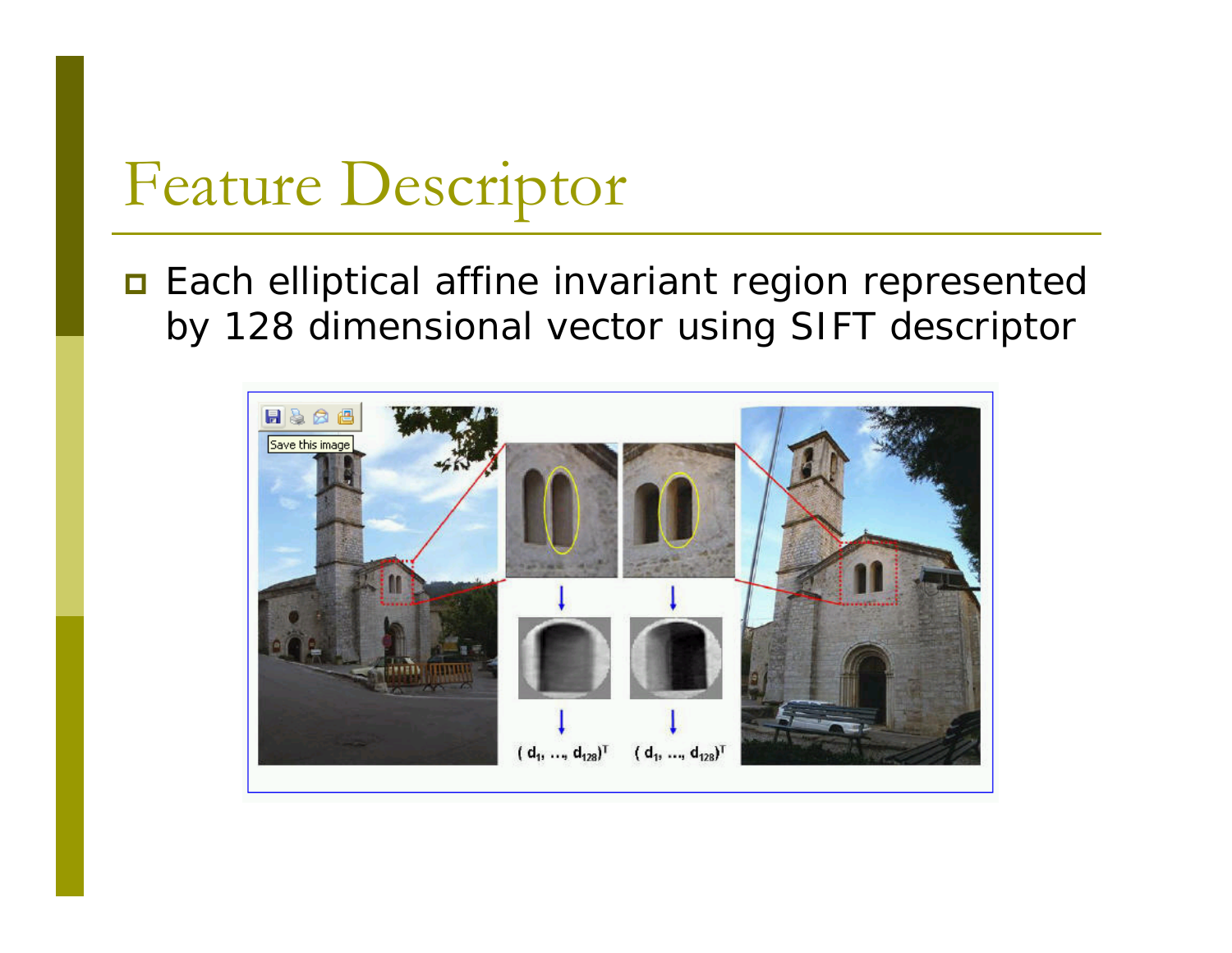### Noise Removal

- Information aggregated over sequence of frames
- Regions detected in each frame tracked using simple constant velocity dynamical model and correlation
- $\Box$  Region not surviving more than 3 frames are rejected
- **E** Estimate descriptor for region computed by averaging descriptors throughout track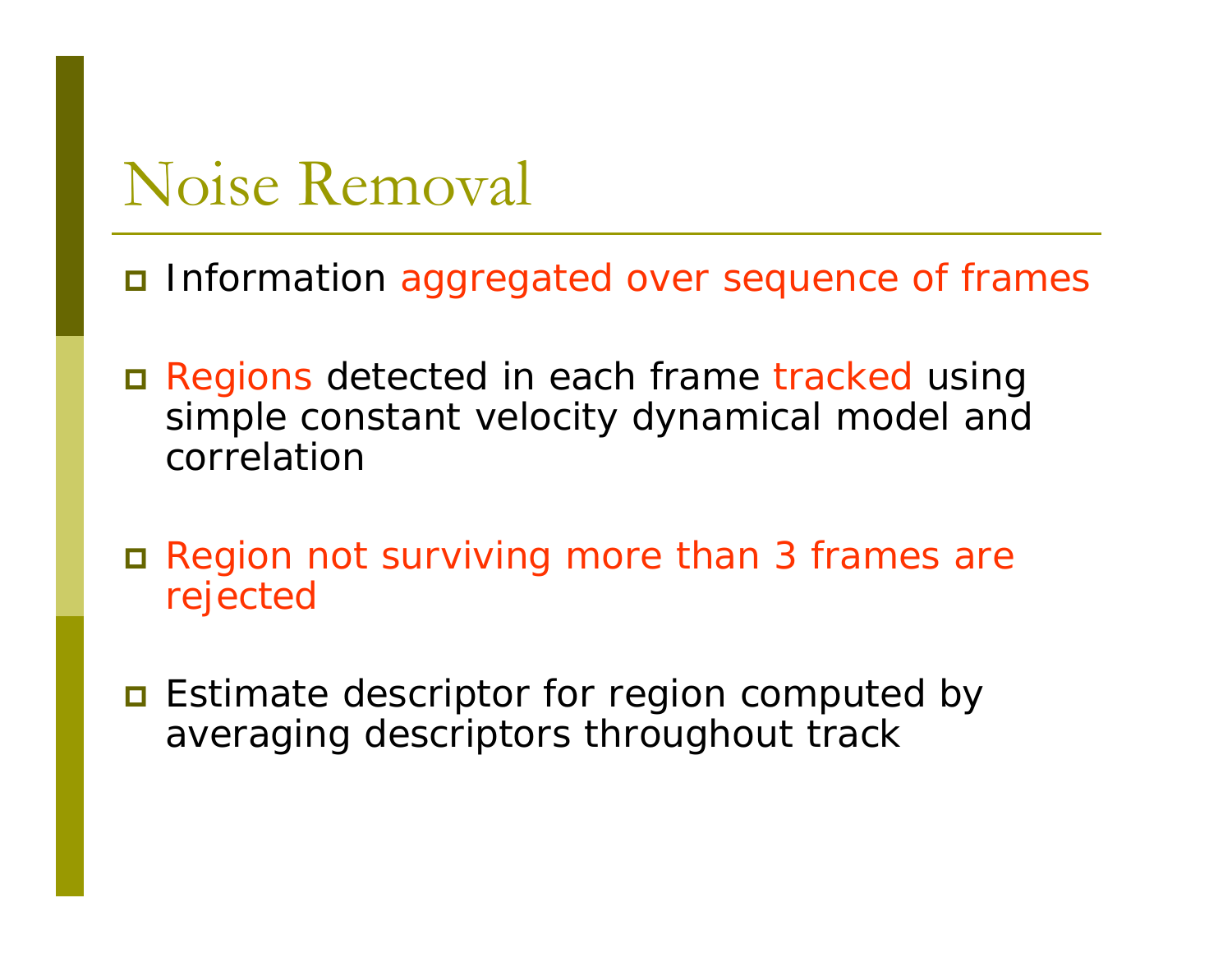### Noise Removal

#### •**Tracking region over 70 frames**



First (left) and last (right) frame of the track.



Close-up of the 1st, 20th, 40th, 55th, 70th frame.

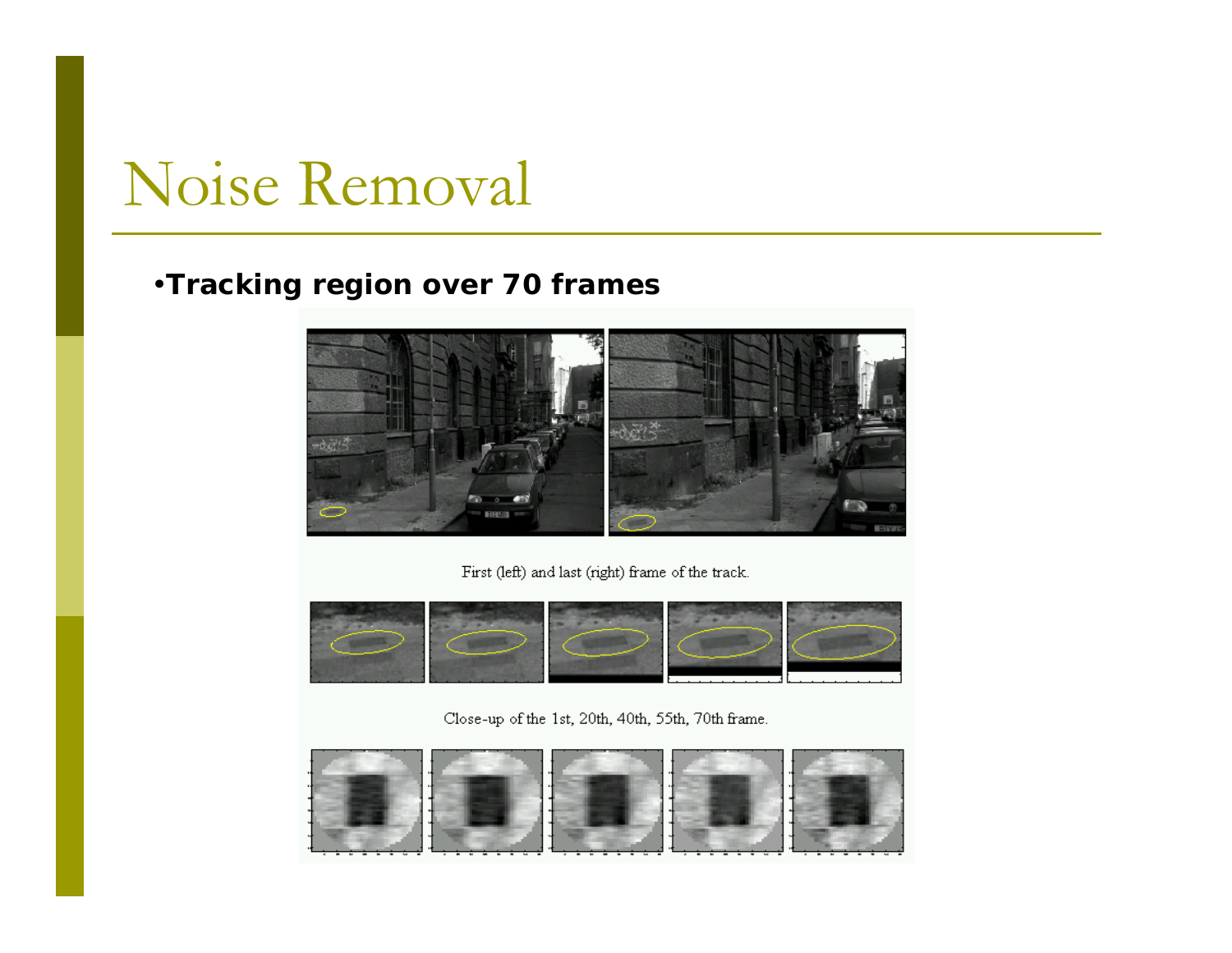Visual Vocabulary

**O** Goal: vector quantize descriptors into clusters (visual words)

**D** When a new frame is observed, the descriptor of the new frame is assigned to the nearest cluster, generating matches for all frames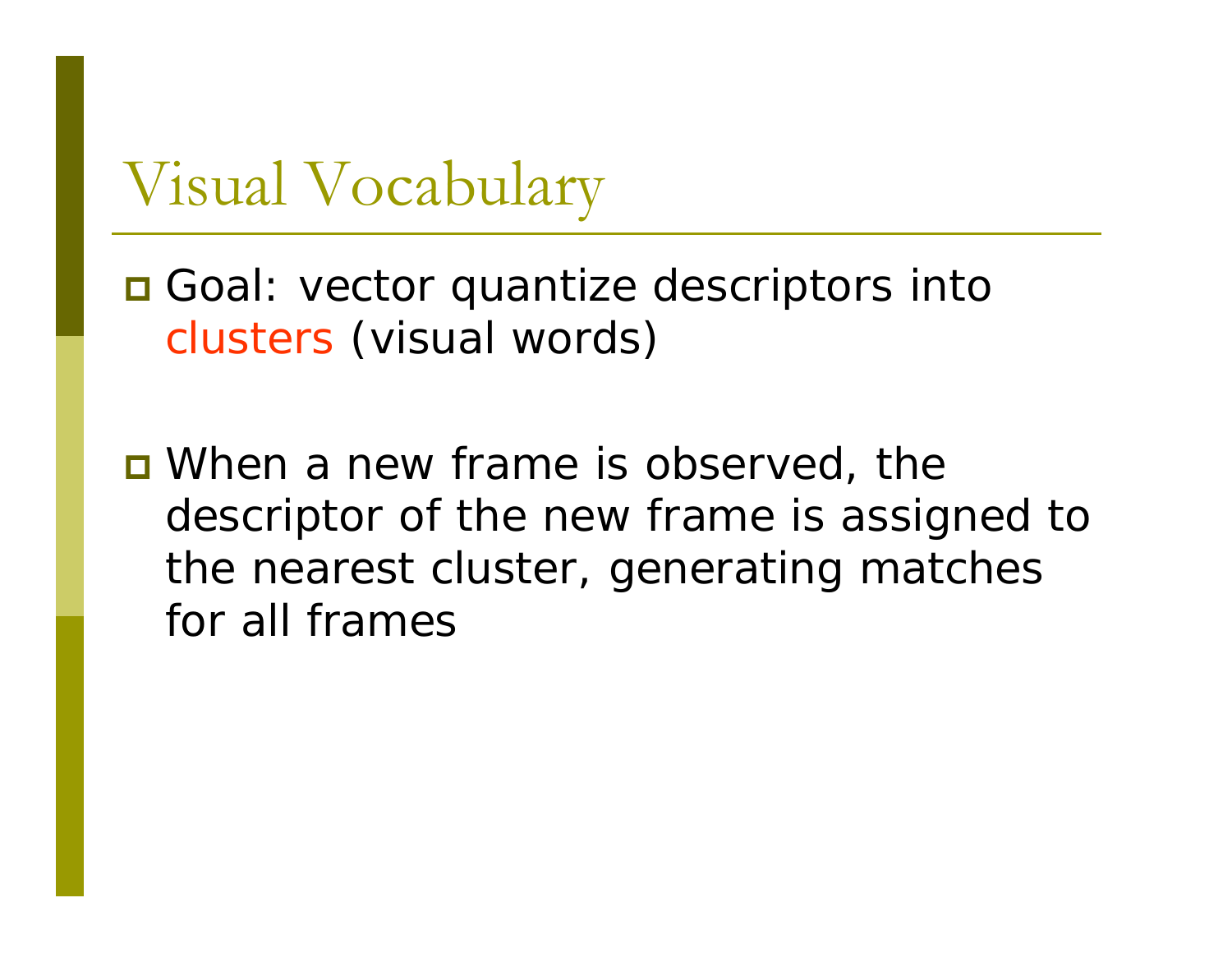### Visual Vocabulary

- $\Box$ Implementation: K-Means clustering
- $\Box$  Regions tracked through contiguous frames and average description computed
- $\Box$  10% of tracks with highest variance eliminated, leaving about 1000 regions per frame
- $\Box$ Subset of 48 shots (~10%) selected for clustering
- Ξ Distance function: Mahalanobis
- Ξ 6000 SA clusters and 10000 MS clusters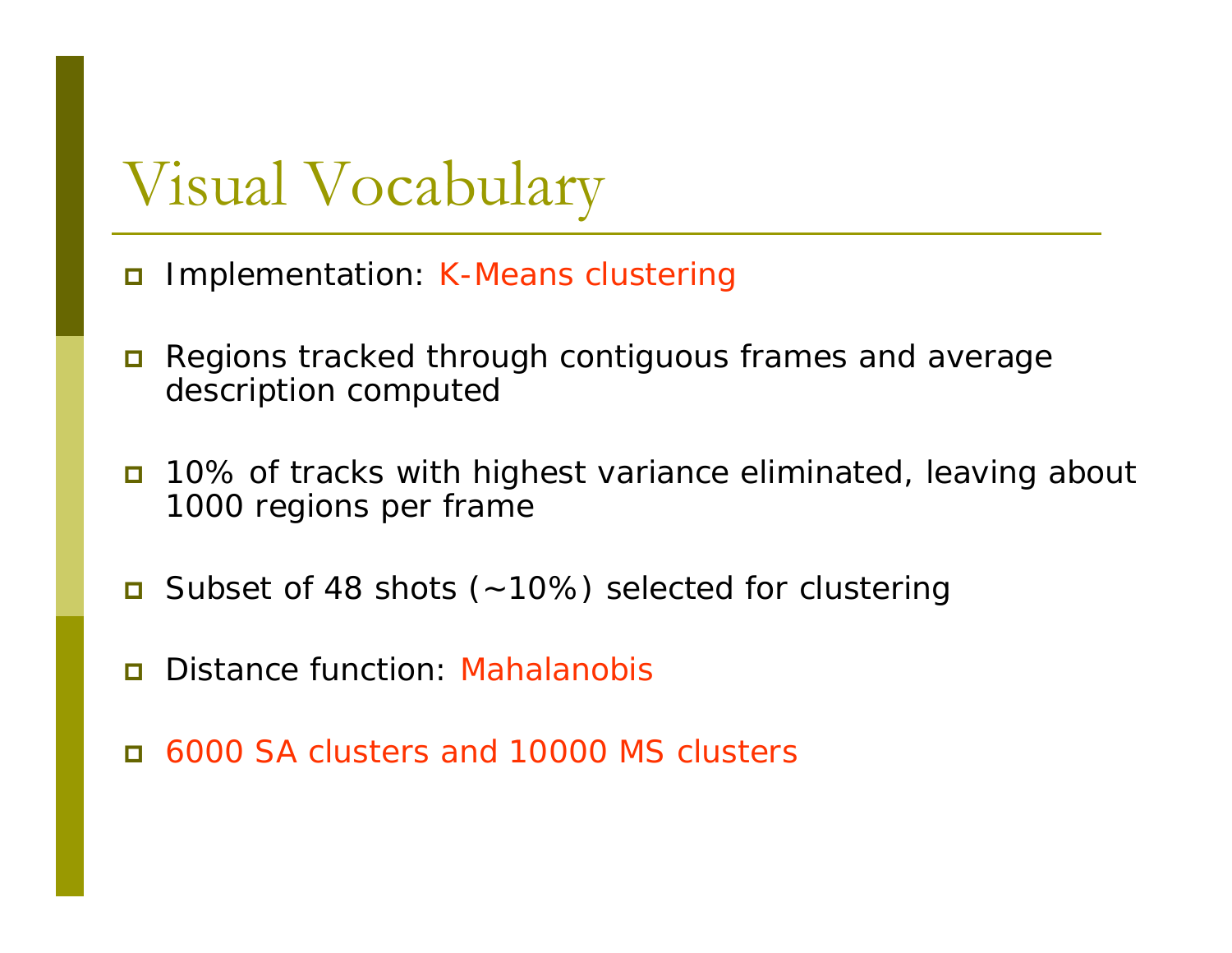## Visual Vocabulary



Figure 2: Samples from the clusters corresponding to a single visual word. (a) Two examples of clusters of Shape Adapted regions. (b) Two examples of clusters of Maximally Stable regions.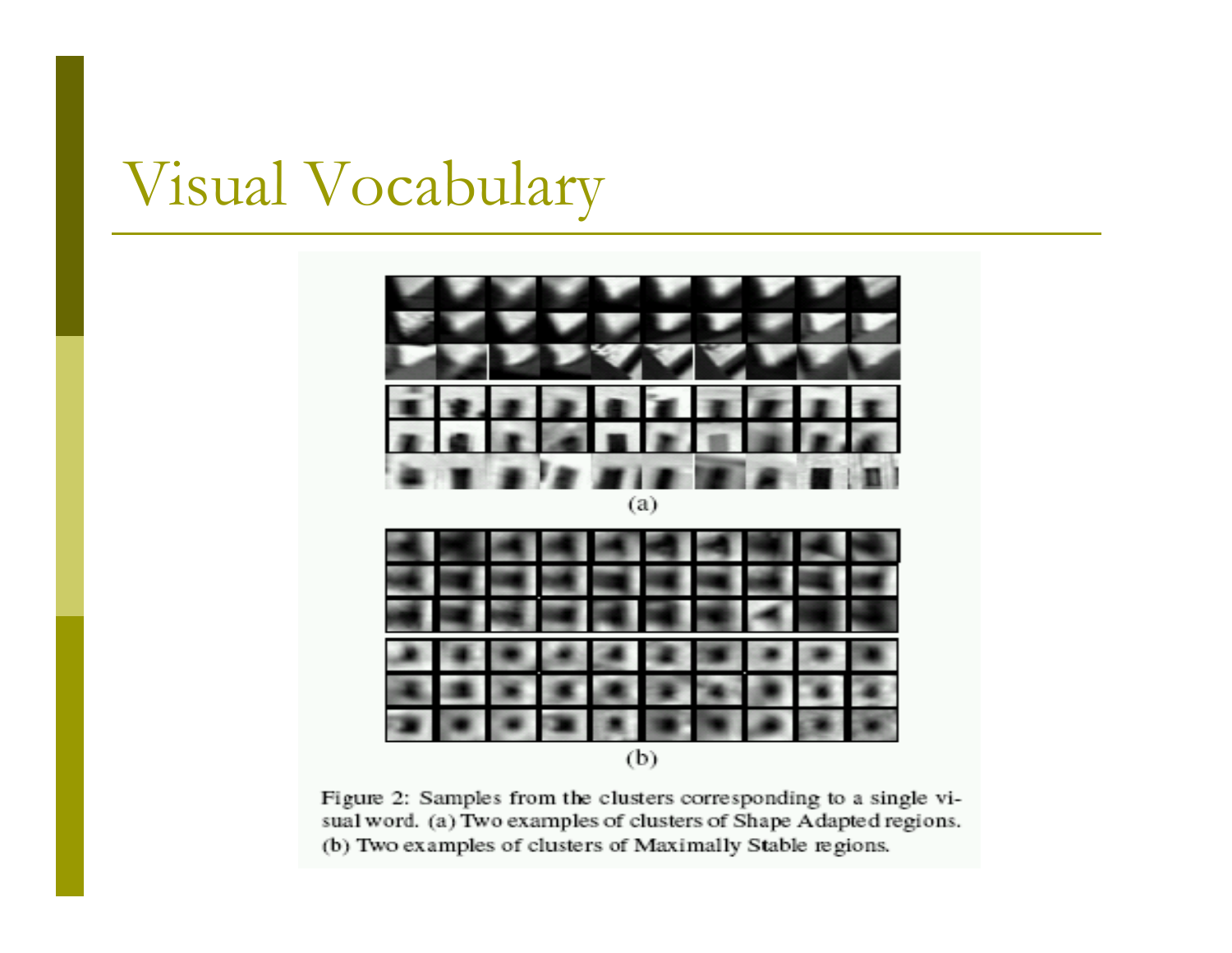## Experiments - Setup

- **<u>n</u>** Goal: match scene locations within closed world of shots
- **□** Data:164 frames from 48 shots taken at 19 different 3D locations; 4-9 frames from each location

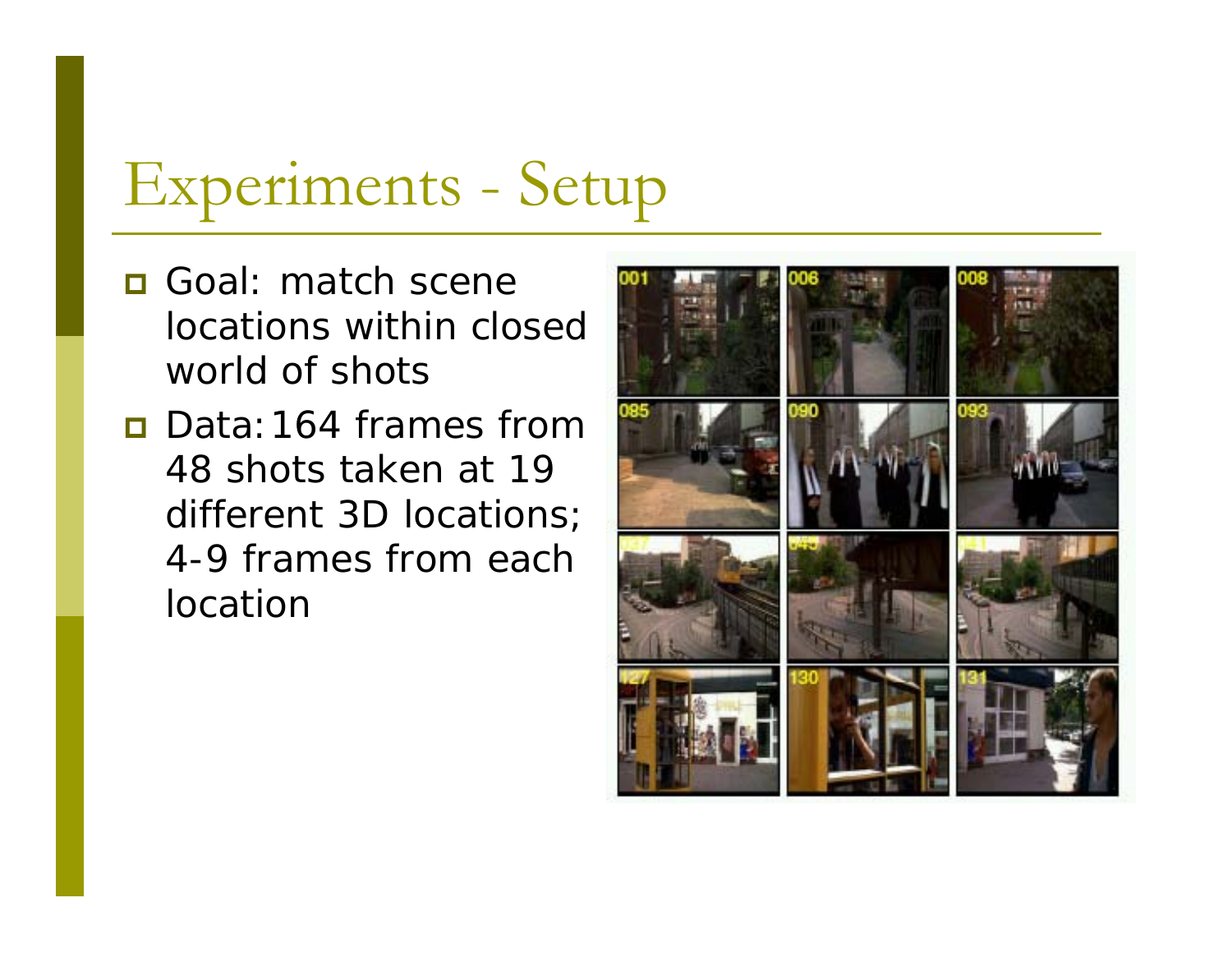### Experiments - Retrieval

- $\blacksquare$  Entire frame is query
- $\blacksquare$ Each of 164 frames as query region in turn
- **D** Correct retrieval: other frames which show same location
- Retrieval performance: average normalized rank of relevant images

$$
\widetilde{Rank} = \frac{1}{NN_{rel}} \left( \sum_{i=1}^{N_{rel}} R_i - \frac{N_{rel}(N_{rel}+1)}{2} \right)
$$

Rank lies between 0 and 1. Intuitively, it will be 0 if all relevant images are returned ahead of any others. It will be .5 for random retrievals.

 $\bm{\mathsf{N}}_{\sf rel}$  = # of relevant images for query image

 $N =$  size of image set

$$
R_i
$$
 = rank of ith relevant image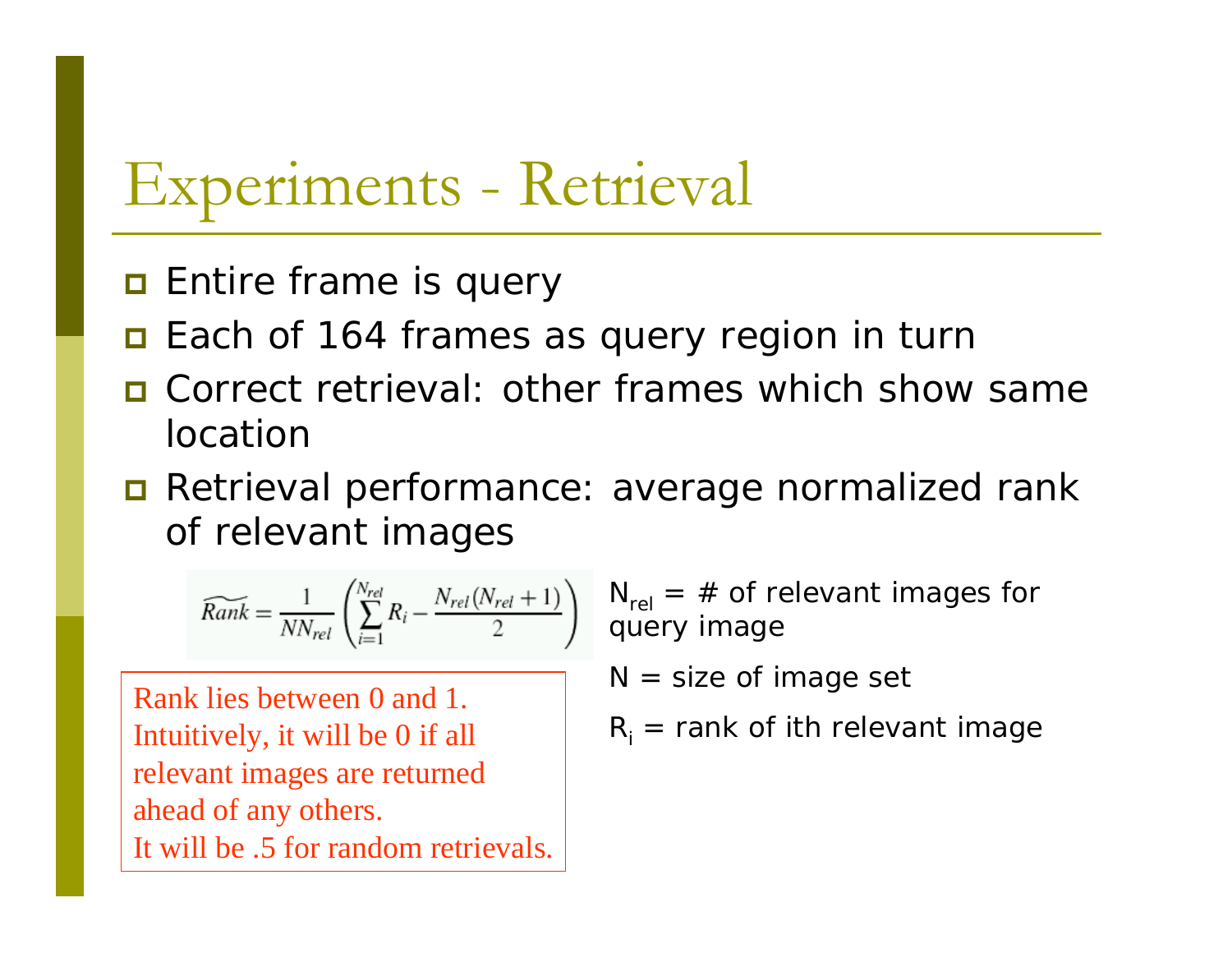### Experiment - Results



**Zero is good!**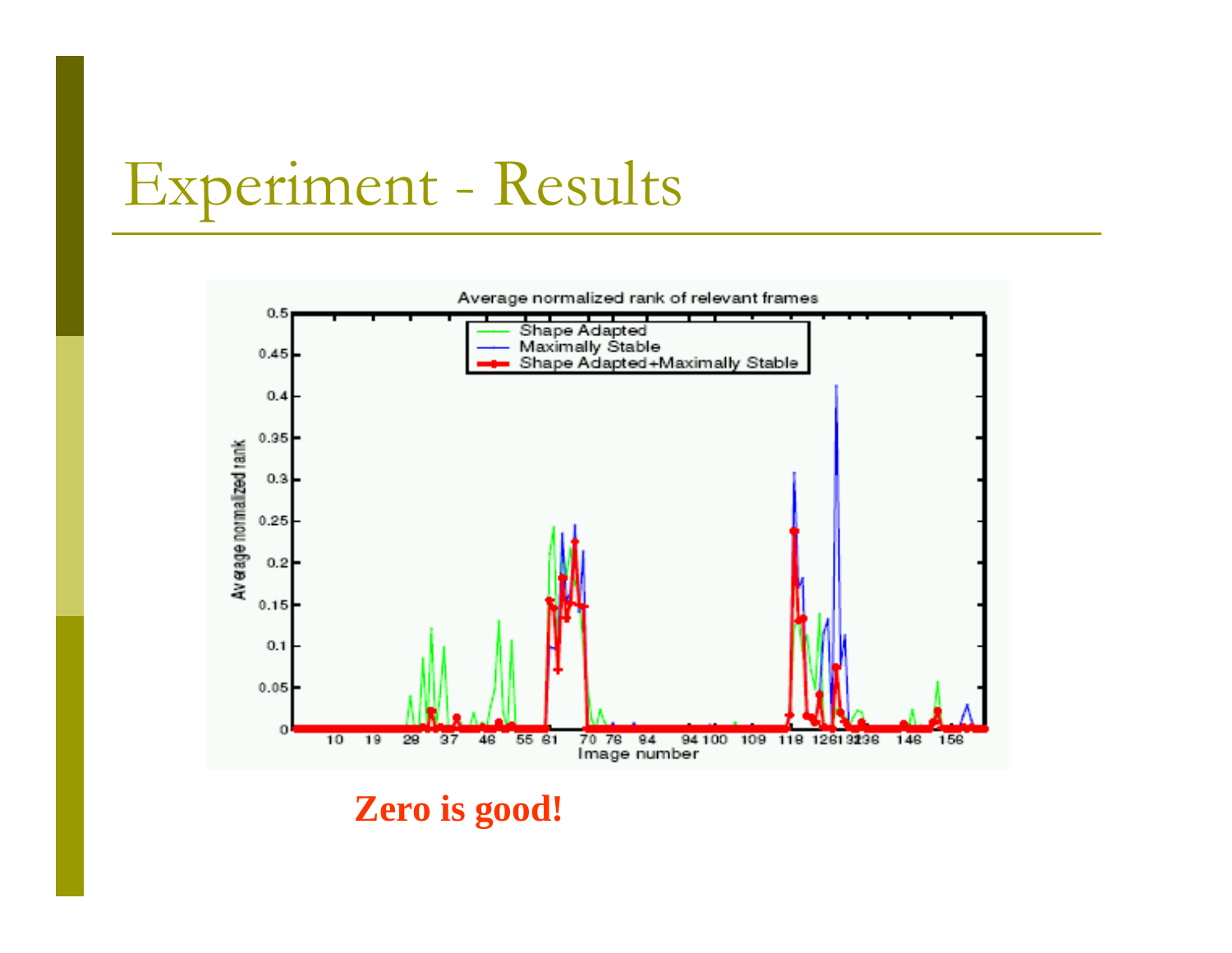## Experiments - Results



Precision =  $#$  relevant images/total  $#$  of frames retrieved Recall = # co r rectly retrieved frames/ # relevant frames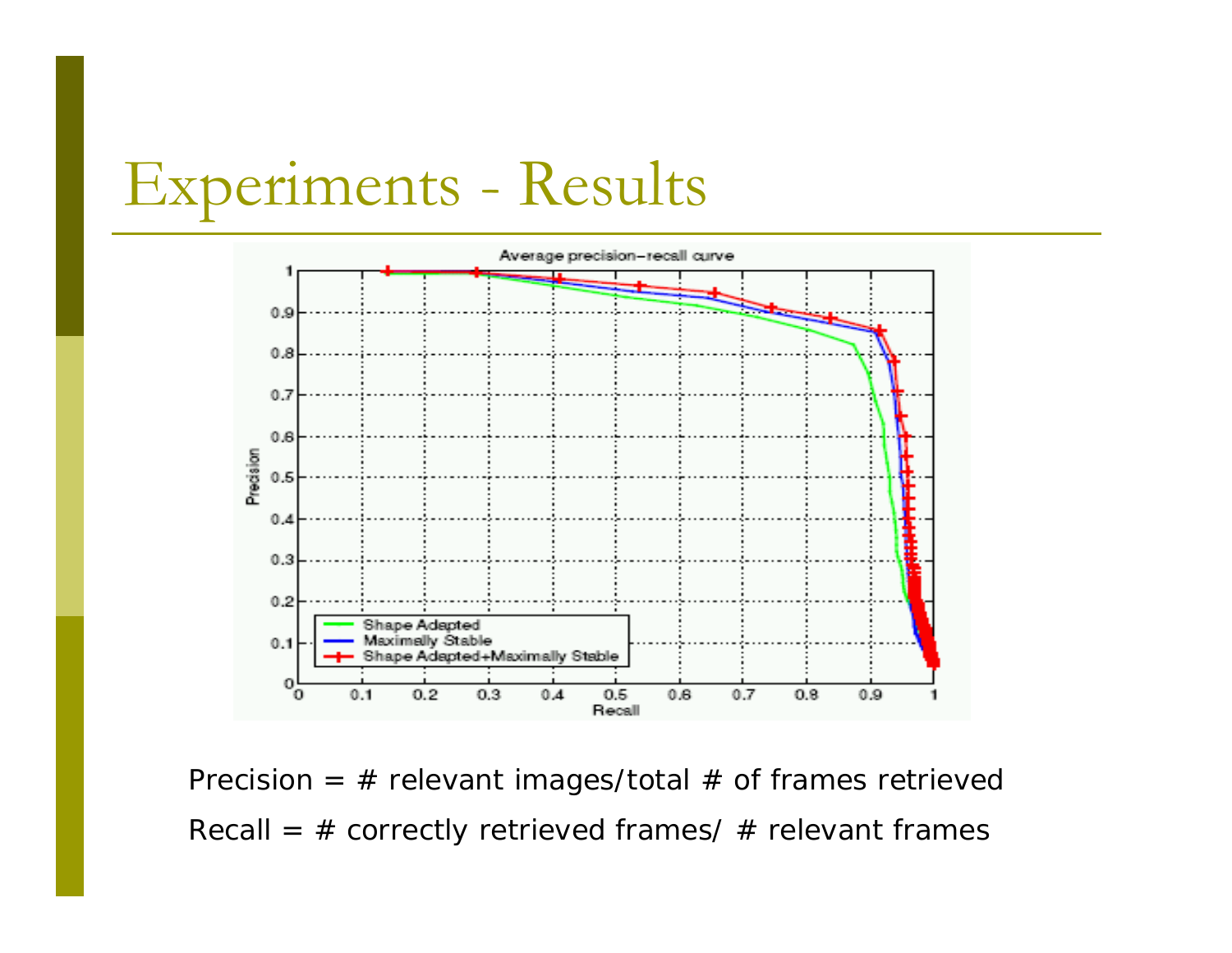# Stop List

■ Top 5% and bottom 10% of frequent words are stopped



Figure 5: Frequency of MS visual words among all 3768 keyframes of Run Lola Run (a) before, and (b) after, application of a stoplist.



Figure 6: Matching stages. Top row: (left) Query region and (right) its close-up. Second row: Original word matches. Third row: matches after using stop-list, Last row: Final set of matches after filtering on spatial consistency.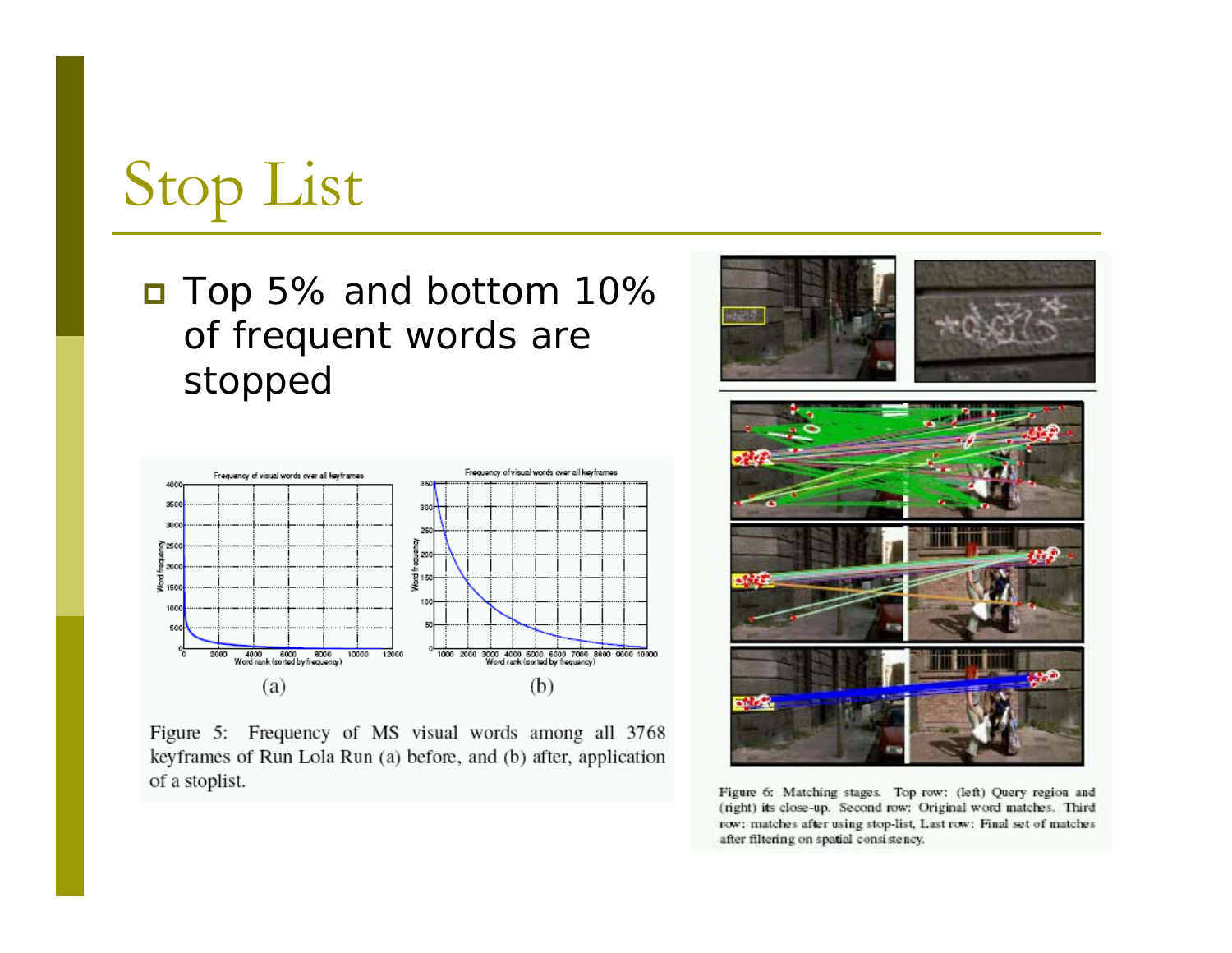## Spatial Consistency

**O** Matched region in retrieved frames have similar spatial arrangement to outlined region in query

**n** Retrieve frames using weighted frequency vector and re-rank based on spatial consistency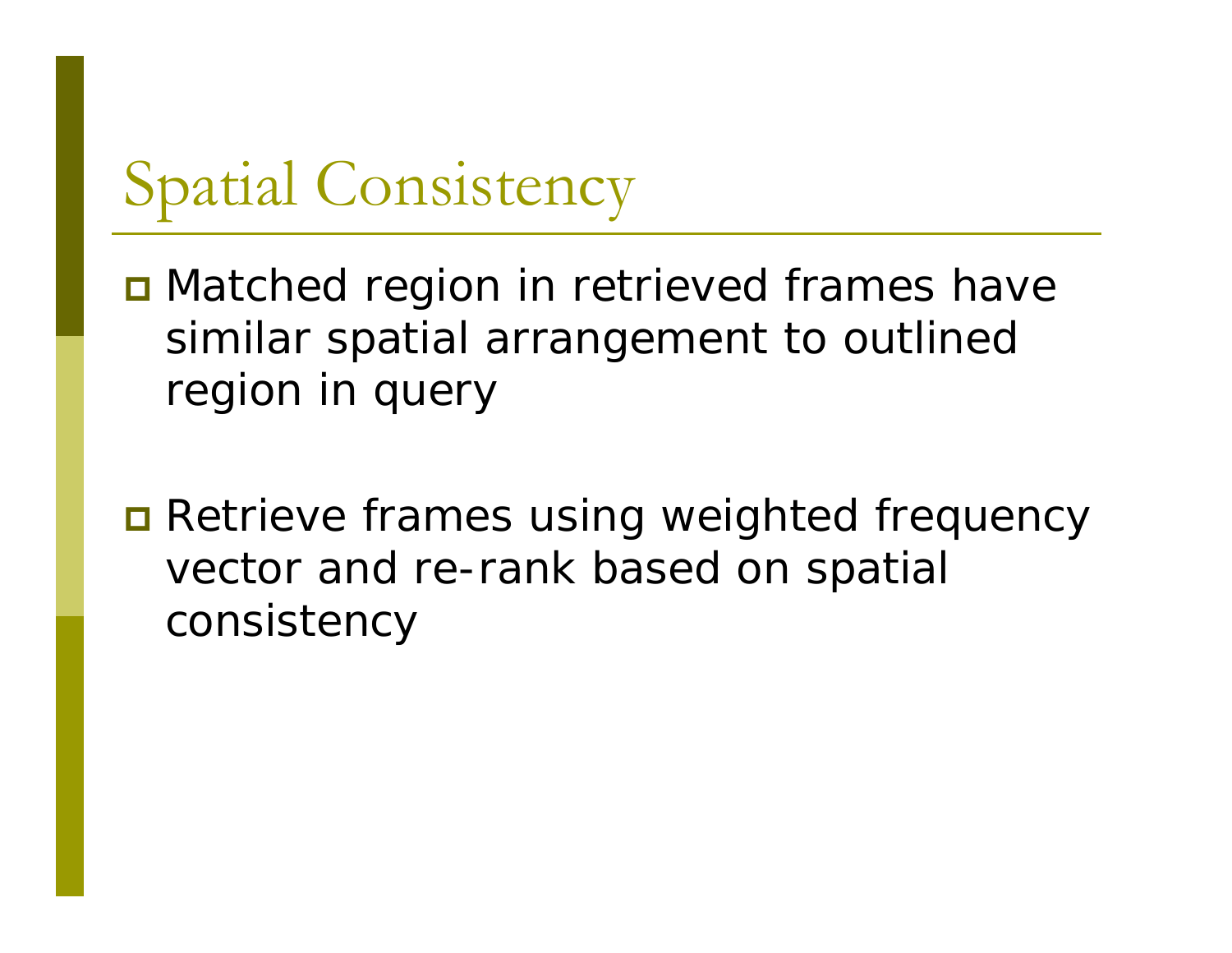### More Results